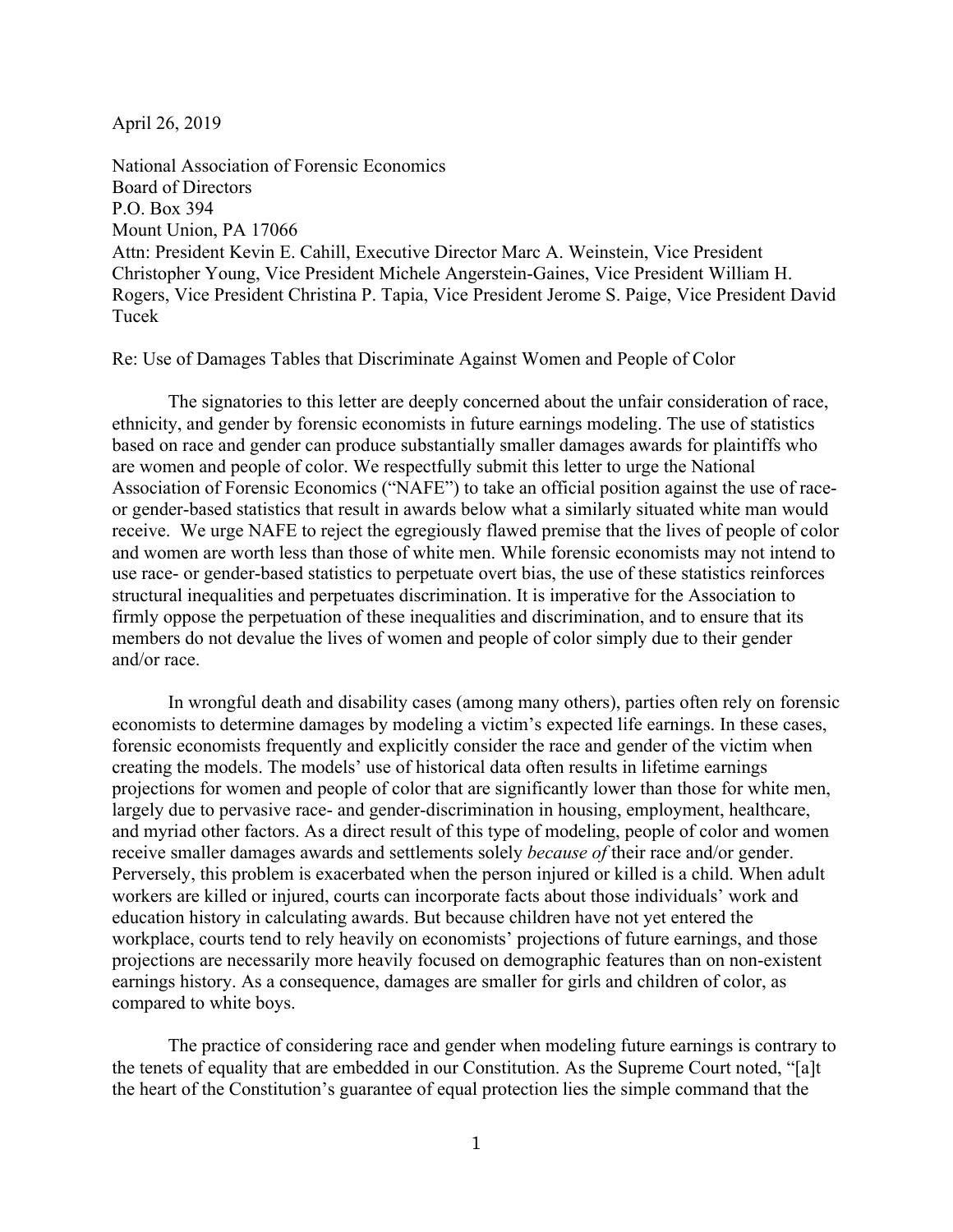Government must treat citizens as individuals, not as simply components of a racial, religious, sexual or national class." *Miller v. Johnson*, 515 U.S. 900, 911 (1995). Relying on expert opinions that use race or gender to calculate lower damages amounts violates this guarantee because those opinions treat plaintiffs as simply members of a racial or gender class, rather than as individuals. Many older court cases, $<sup>1</sup>$  and indeed, every court to consider this issue over the</sup> past two decades, has denounced the practice.<sup>2</sup> Moreover, public opinion is squarely against this practice: a 2016 Washington Post article criticized the improper use of race and gender in forensic damage calculations,<sup>3</sup> and the 9/11 Victim Compensation Fund drew public outcry when it initially proposed to consider gender in calculating awards.<sup>4</sup> More recently, in 2018, the Lawyers' Committee for Civil Rights Under Law published a comprehensive report shedding light on this discriminatory practice.<sup>5</sup>

Despite these court rulings and this public sentiment, the discriminatory practice of considering race and gender in future earnings calculations remains prevalent. According to NAFE's 2009 triennial Survey of Forensic Economists in the *Journal of Forensic Economics*, 44% of responding economists used race and 90% used gender when calculating lost wages for purposes of litigation.6 In NAFE's 2014 journal, Drs. Krueger and Slesnick wrote a paper showing that the estimated total working years for the lifetimes of both men and women are nearly equal when accounting for non-market work, thus proving the inaccuracy—as well as the

 $\overline{a}$ 

<sup>1</sup> *Reilly v. U.S.*, 863 F.2d 149, 167 (1st Cir. 1988) (upholding district court's decision in a bench trial not to follow tables that discriminate based on race); *Drayton v. Jiffee Chem. Corp.*, 591 F.2d 352, 368 (6th Cir. 1978) (acknowledging defendant's statistics showing lower earnings for women and black people, but determining that those disadvantages will have considerably less impact in the future); *Caron v. U.S.*, 548 F.2d 366, 371 (1st. Cir. 1976) (refusing to distinguish between genders for damages award); *Childers v. Sec. of Health & Human Servs.*, No. 96-194V, 1999 WL 218893, at \*17-18 (Fed. Cl. Mar. 26, 1999) (concluding that some women's historical choice to spend several years out of the workforce to raise children is "irrelevant" to a particular victim's future damages calculation); *Wheeler Tarpeh-Doe v. U.S.*, 771 F. Supp. 427, 455-56 (D.D.C. 1991) ("[I]t would be inappropriate to incorporate current discrimination resulting in wage differences between the sexes or races or the potential for any future such discrimination into a calculation for damages resulting from lost wages."); *Reilly v. U.S.*, 665 F. Supp. 976, 997 (D.R.I. 1987) (refusing to apply expert's proposed 40% reduction to estimate of woman's work life based on gender, because statistics from 1978-80 on women's employment patterns were inaccurate in the 21st century).<br><sup>2</sup> U.S. v. Serawop, 505 F.3d 1112, 1125-26 (10th Cir. 2007) (upholding district court's use of statistics th based on race or gender and quoting the district court's observation that "[a]s a matter of fairness, the court should exercise its discretion in favor of victims of violent crime and against the possible perpetuation of inappropriate stereotypes"); *G.M.M. ex rel. Hernandez-Adams v. Kimpson*, 116 F. Supp. 3d 126, 152-54 (E.D.N.Y. 2015) (holding race-based damages calculations unconstitutional); *McMillan v. City of New York*, 253 F.R.D. 247, 255-56 (E.D.N.Y. 2008) (same); *United States v. Bedonie*, 317 F. Supp. 2d 1285, 1315-19 (D. Utah 2004) (rejecting the use of race- and sex-based tables on fairness grounds and discussing the case law at length).

<sup>3</sup> https://www.washingtonpost.com/graphics/business/wonk/settlements/.

<sup>4</sup> *See* Martha Chamallas, *The September 11th Victim Compensation Fund: Rethinking the Damages Element in Injury Law*, 71 TENN. L. REV. 51, 69-71 (2003) (discussing the special master's decision not to distinguish 9/11 Fund compensation awards by gender).

<sup>5</sup> Dariely Rodriguez & Hope Kwiatkowski, *How Race, Ethnicity, and Gender Impact Your Life's Worth: Discrimination in Civil Damages Awards,* LAWYERS' COMM. FOR CIVIL RIGHTS UNDER LAW (July 2018), *available* 

<sup>&</sup>lt;sup>6</sup> Michael L. Brookshire, Michael R. Luthy, and Frank L. Slesnick, "A 2009 Survey of Forensic Economists: Their Methods, Estimates, and Perspectives," *Journal of Forensic Economists*, 21(1), 2009, pp. 5-34. NAFE did not ask this question on its 2015 survey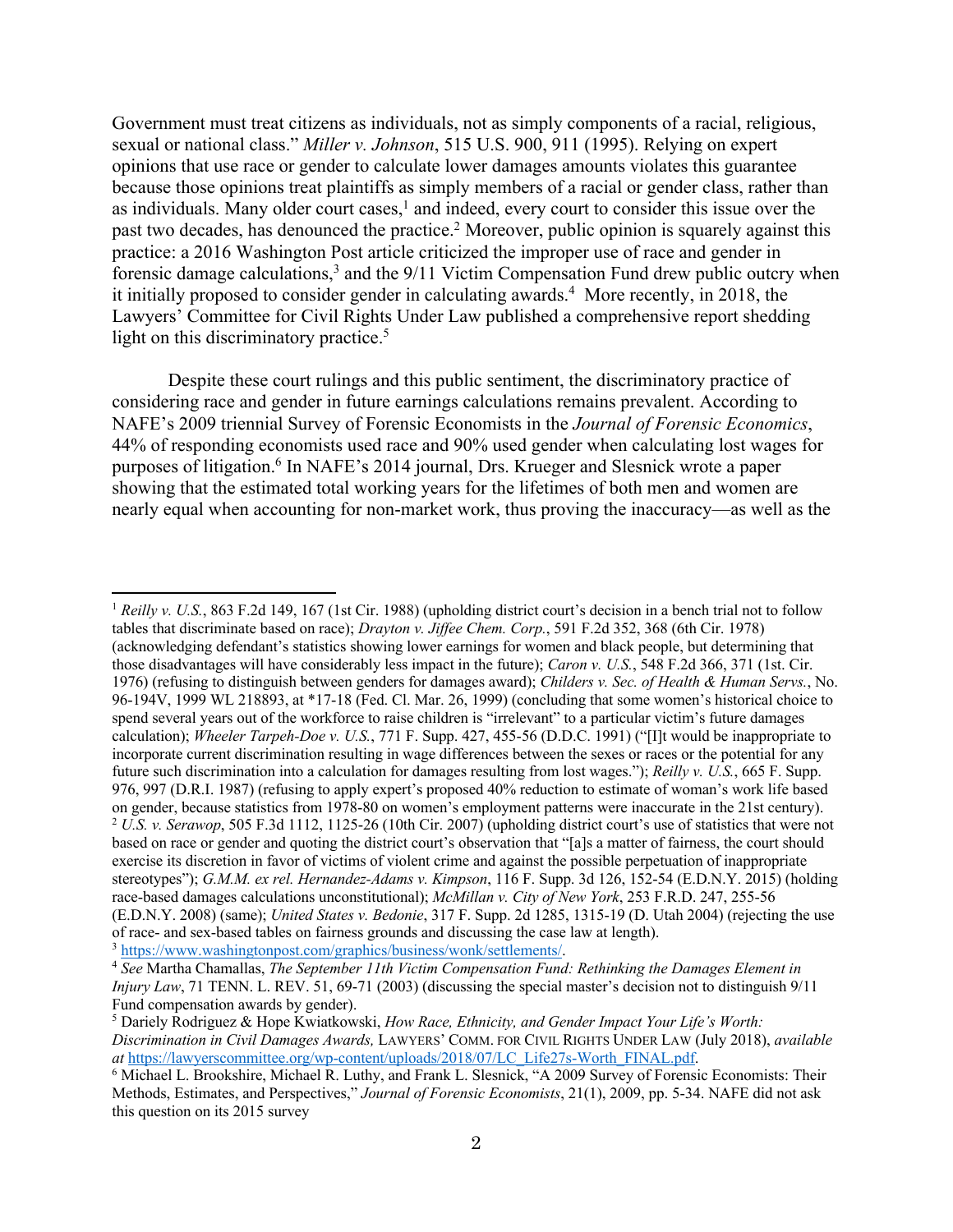unfairness—of gender-based tables for damages.7 The legal community has similarly criticized the practice for years.<sup>8</sup>

To be clear, the fact that white men have historically earned more than women or people of color is traceable to a history of discrimination, not to intrinsic characteristics. We have a collective responsibility to reduce these disparities to create a more fair and equal society for everyone. However, using race- and gender-based statistics to calculate damages works against these goals. By using historical data that reflect the harm to women and people of color in past years, economists perpetuate existing inequities and hinder progress towards a more just future.

Due to the inherent injustice of diminishing the lives of female victims and victims of color, we call upon the NAFE to take the following immediate steps to help eradicate the unconstitutional and unjust practice of using gender and race to calculate lower future earnings:

*First*, NAFE should make a public statement, distributed to its members, condemning the use of race- and gender-based tables to calculate lower expected life earnings for women and people of color, as compared to white men.

Second, NAFE should amend its eight principles of ethics,<sup>9</sup> which currently include Engagement, Compensation, Diligence, Disclosure, Consistency, Knowledge, Discourse, and Responsibility, to add Equality as a ninth principle. This would ensure greater equality in the justice system and promote the advancement of forensic economics. Specifically, we ask NAFE to add the following rule:

## **9. Equality**

 $\overline{\phantom{a}}$ 

To ensure the profession does not perpetuate the effect of historical biases and inequities, practitioners of forensic economics should refrain from using tables or adjustments that are based on race, religion, color, national origin, gender, sex, or sexual orientation in a manner that would compensate some people less than it would compensate others with different demographic characteristics when presenting an expert opinion for the purposes of apportioning compensation.

Thank you for your consideration of our request on this important issue. If you have any questions or require further information, please contact  $info@$  justicecatalyst.org.

<sup>7</sup> Kurt V. Krueger and Frank Slesnick, "Total Worklife Expectancy," *Journal of Forensic Economists* 25(1), 2014, pp. 51-70.

<sup>8</sup> *See, e.g.*, Avraham and Yuracko, *Valuing Black Lives: A Constitutional Challenge to the Use of Race-Based Tables in Calculating Tort Damages*, 106 CALIF L. REV. 325 (2018); Ronen Avraham and Kimberly Yuracko, *Torts and Discrimination*, 78 OHIO ST. L.J. 3 (2017), 661-731; Martha Chamallas and Jennifer B. Wriggins, *The Measure of Injury: Race, Gender, and Tort Law* 169 (2010); Michael I. Meyerson, William Meyerson, *Significant Statistics: The Unwitting Policy Making of Mathematically Ignorant Judges*, 37 PEPP. L. REV. 771 (2010); Martha Chamallas, *Questioning the Use of Race-Specific and Gender-Specific Economic Data in Tort Litigation: A Constitutional Argument*, 63 FORDHAM L. REV. 73 (1994).

<sup>9</sup> *See* NAFE Statement of Ethical Principles and Principles of Professional Practice (NAFE SEPPPP), *available at*  http://www.nafe.net/Ethics.